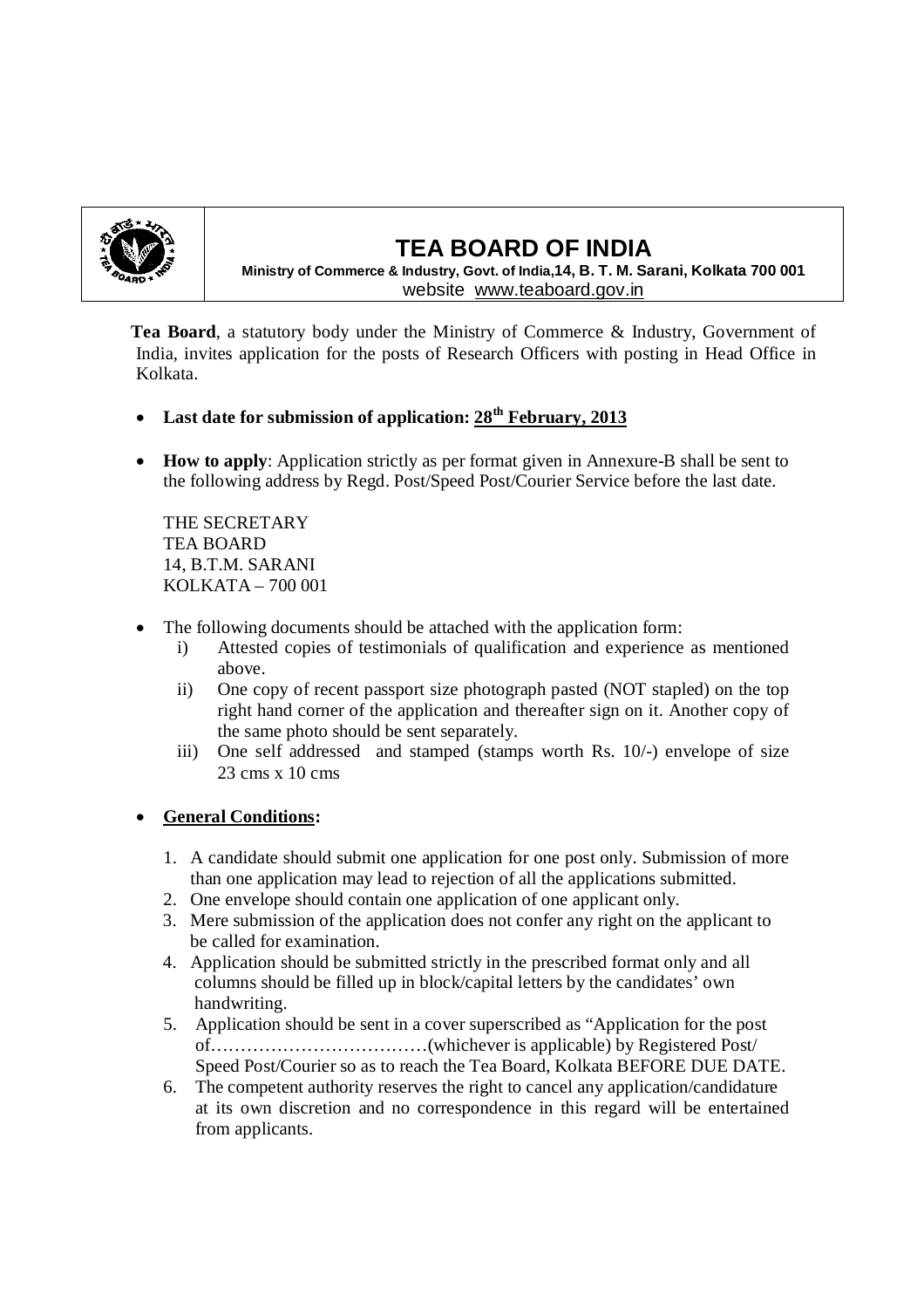- 7. Every application should be accompanied by one IPO/Bank Draft of Rs.100/- (Rupees One Hundred only) in favour of Tea Board payable at Kolkata. (candidates belonging to SC/ST/ are exempted from paying the fee subject to production to relevant caste certificate).
- 8. Incomplete/unsigned applications received/without signature on the photograph and those received after the prescribed last date for receipt of application will summarily be rejected without any communication to the candidate.
- 9. Selection will be made on the basis of written test, skill test and Interview.
- 10. Written Tests may be held at Kolkata.
- 11. No TA/DA will be paid to any candidate for appearing in the examination.
- 12. Wrong declaration/submission of false information or any other action contrary to law shall lead to cancellation of the candidature at any stage.
- 13. No interim correspondence shall be entertained.
- 14. Those candidates who are employed in Govt./Semi-Govt./Autonomous Bodies etc. should send an advance copy of their application so as to reach this office before the due date.
- 15. Age limit for all posts has been mentioned in the Annexure-A. Age of an applicant will be calculated with reference to the Closing Date for receiving of application.

 **CAUTION:** Canvassing in any form will be disqualification and shall lead to cancellation of the candidature.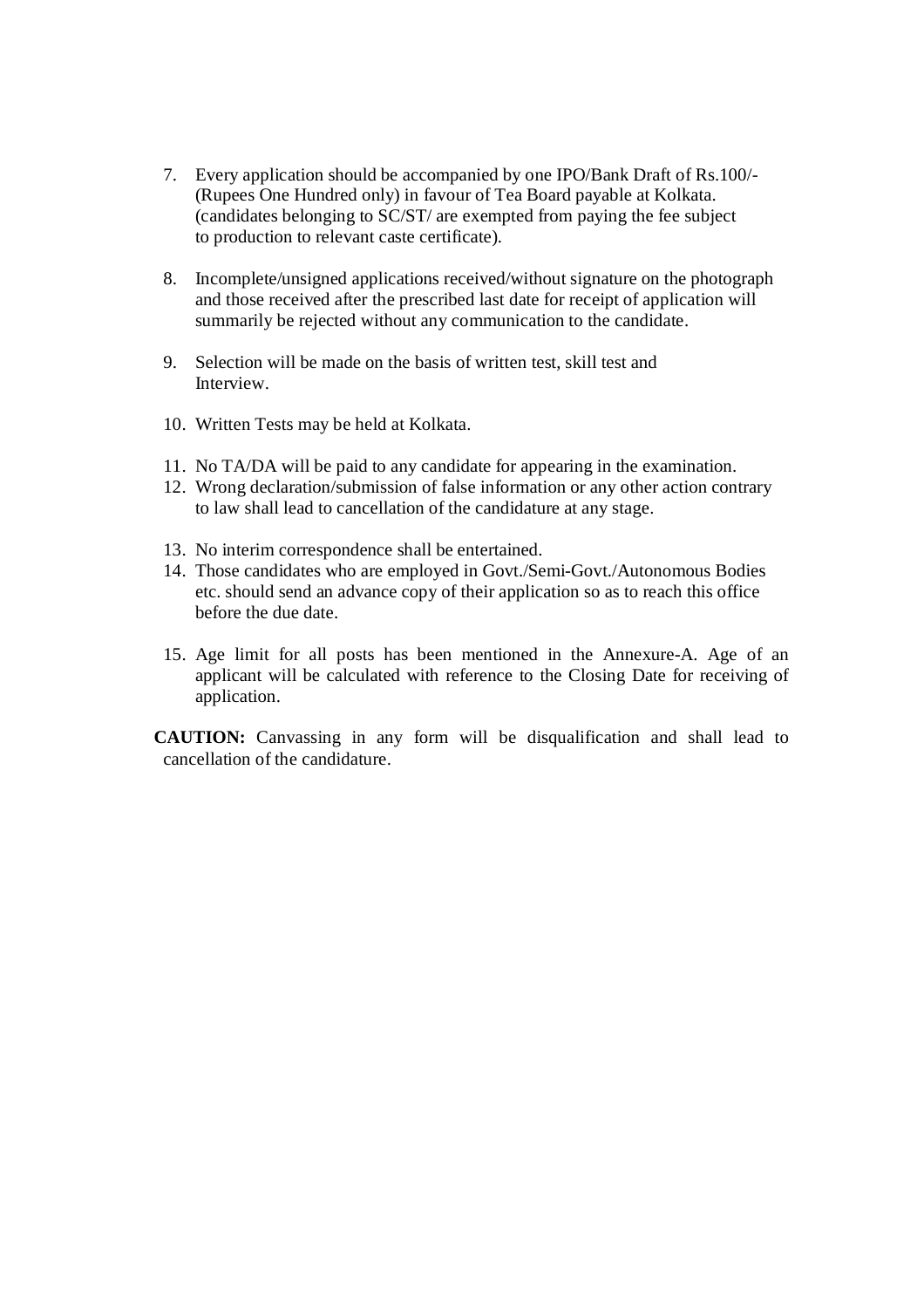### **FORMAT OF APPLICATION**

Г

|                                                                                                                                              | Affix recent passport<br>size photo duly<br>signed |
|----------------------------------------------------------------------------------------------------------------------------------------------|----------------------------------------------------|
| 3. (a) Date of Birth:                                                                                                                        |                                                    |
| (in figures)<br><b>YYYY</b><br><b>DD</b><br>MM                                                                                               |                                                    |
| (in words)                                                                                                                                   |                                                    |
| 4. Age as on 28.02.2013:<br><b>YYYY</b><br><b>DD</b><br>MM                                                                                   |                                                    |
| 5. Sex (Tick $\checkmark$ Appropriate Box):<br>Male<br>Female                                                                                |                                                    |
|                                                                                                                                              |                                                    |
| 7. Address for communication (in block letters with Pin code)                                                                                |                                                    |
|                                                                                                                                              |                                                    |
|                                                                                                                                              |                                                    |
| 8. Whether belongs to:<br>(Tick $\checkmark$ appropriate box)<br><b>SC</b><br><b>ST</b><br><b>OBC</b><br><b>Physically Challenged</b><br>Gen | Ex-Servicemen                                      |
| 9. Essential qualification                                                                                                                   |                                                    |
| <b>Examination Passed</b><br>University/Board<br>Year of Passing                                                                             | Percentage of Marks<br>(% )                        |
|                                                                                                                                              |                                                    |
|                                                                                                                                              |                                                    |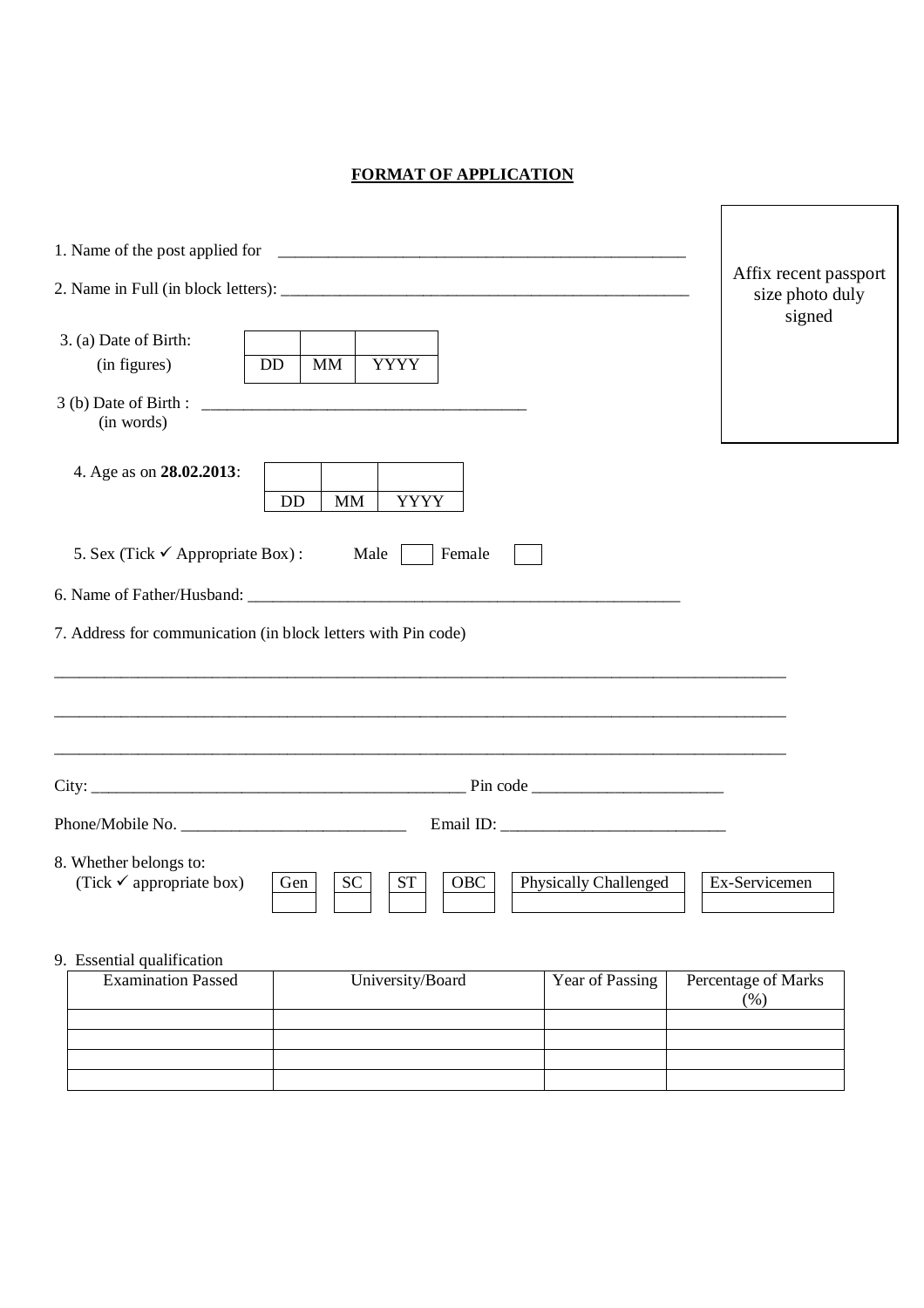#### 10. Desirable Qualification : Experience

#### 11. (a) DO YOU POSSESS RELEVANT EXPERIENCE FOR THE POST (Write '1' for Yes, '2' for No and '3' for Not Applicable)

#### 11. (b) IF YES, INDICATE THE LENGTH OF EXPERIENCE AS ON **………………………**

|  | 73 73 73 7 |
|--|------------|

11(c) Details of previous employment

| .JI. | Name of Employer | Designation | Length of Service | Reasons for leaving |
|------|------------------|-------------|-------------------|---------------------|
|      |                  |             |                   |                     |
|      |                  |             |                   |                     |
|      |                  |             |                   |                     |

12. Details of fee paid

| IPO/DD No. & Date | Drawn on | Amount (Rs.) |
|-------------------|----------|--------------|
|                   |          |              |
|                   |          |              |

I do hereby declare that the statements made in the application are true, complete and correct to the best of my knowledge and belief. I understand and agree that in the event of any information being found false or incorrect or incomplete of ineligibility being detected at any time before or after selection/interview, my candidature is liable to be rejected. I shall be bound by the decision of the competent authority.

Place: \_\_\_\_\_\_\_\_\_\_\_\_\_\_\_\_\_\_\_\_ Date: \_\_\_\_\_\_\_\_\_\_\_\_\_\_\_\_\_\_\_\_

Candidate's Signature